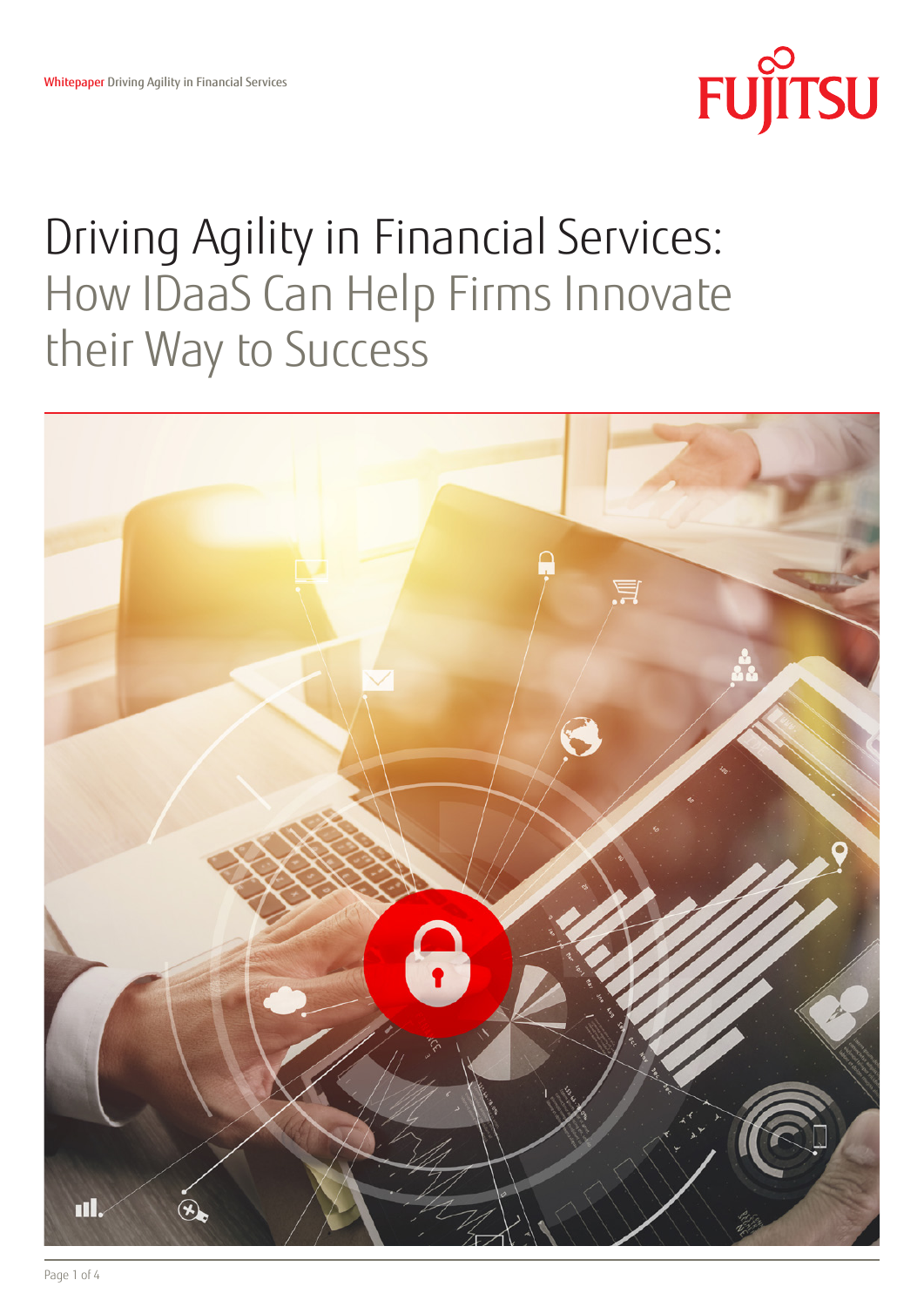#### Introduction

To succeed in a highly competitive market, Financial Services (FS) companies have to be agile and collaborative. Competition is coming from traditional, well-established financial services organizations that have seen the need for investing in greater business agility to make quick, flexible decisions to empower their customer. But it is also coming from born digital, innovative Fintech players that have quickly stolen market share from the larger players by building more customercentric business models for the 21st Century consumer.

In this fast-paced landscape of mobile, cloud-driven innovation and rapid development cycles, cybersecurity can often be an afterthought. But FS companies hold some of the most highly sensitive and regulated customer data, and IP, that must be protected. Proper Identity and Access Management (IAM), ensuring that only the right people can get to the right information at the right time, therefore becomes a key for business success. Get this right and you've laid the foundations for a business that can attract customers and retain customers. But it's not easy to do this yourself, which is why many leading organizations outsource this vital role to a trusted provider using Identity as a Service (IDaaS) solutions.



## What's driving the need for agility in financial services?

In an ultra-competitive marketplace, firms are leveraging digital transformation to become more agile. The need to do so is being driven by several factors:

- Fierce competition for customers
- Changing business models shifting from product-centric to customer-centric
- Tight profit margins
- Rapidly changing product portfolios and accelerated rollouts of innovative services
- Enhanced regulation increasing government oversight and intervention
- Alignment of IT strategies and goals with the business

## Cloud computing and the need for IAM

Many IT leaders have turned to cloud computing, to help drive the rapid, continuous development of application-based services, enabling firms to react quickly to market demand with innovative new offerings. Applications are the new innovation and productivity engine for FS and the cloud helps accelerate their development and smooth their consumption.

Cloud infrastructure is now the default choice to support growth through innovation because it:

- Delivers cost savings: organisations are saving 14% of their budgets by switching to the public cloud
- Moves spending from CapEx to OpEx: which removes the need for large upfront investments
- Provides Scalability/Elasticity: Helps support a more agile development of new services thanks to unlimited resource availability
- Supports anytime, anywhere access: for a mobile, app-driven world

Given these benefits many organizations have moved core business systems to the cloud, and that trend is likely to continue as the thirst for innovation and competitive-edge grows in the FS sector.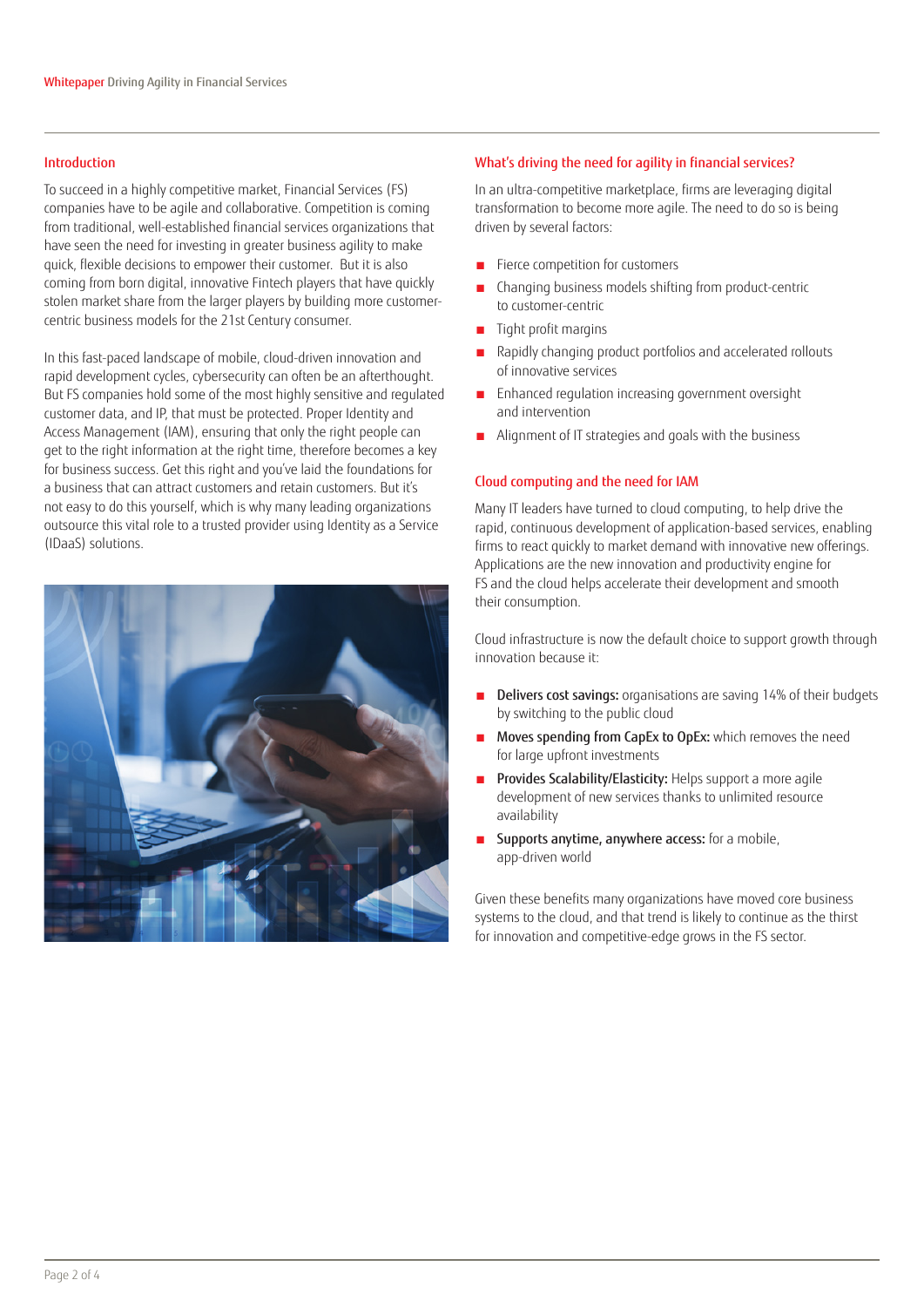## The importance of cybersecurity

This move to digital, cloud-based services puts an even greater pressure on cyber security. FS organizations store, manage and process sensitive financial and personal data which is highly sought-after by cybercrime groups and even nation states. User account credentials are the key that can unlock this data for malicious third parties. In fact, Verizon claims that 80% of hacking-related breaches used stolen and/or weak or guessable passwords.

Whilst compromised customer credentials are a serious problem, it is just as important to manage the cybersecurity risk associated with your employees. Both human error and malicious intent could lead to damaging data loss/theft. Mistakes made by staff accounted for 62% of all breach incidents reported to UK watchdog the Information Commissioner's Office (ICO), according to research from 2016. Staff can easily be tricked into clicking on convincing-looking phishing links designed to harvest their credentials, especially given the rise in executive email spoofing attacks. Malicious insiders are even harder to spot as they know what to look for and will have a better idea of how to cover their tracks. These insiders can turn malicious for a huge number of reasons but many are motivated by money, others by personal and professional grievances, and some may even take data with them to a competitor when they leave.

Recent research estimates that 90% of global organisations feel vulnerable to insider-related risk. The main contributing factors highlighted by IT leaders are too many employees with excessive access privileges (37%), and an increasing number of devices with access to sensitive data (36%). In the FS sector these problems are particularly prevalent because of the continuous stream of new employees and ever-evolving systems. This makes it even more important to ensure that:

- New employees get access to systems, apps and platforms in a secure manner
- Staff are only allowed access to the systems necessary to do their job — and no more
- Those leaving have access rights removed as soon as they no longer work for the company



Keeping up with this is crucial as regulatory compliance requirements such as GDPR give greater power to authorities to enforce stricter controls. The Financial Conduct Authority (FCA) also requires firms to report "material breaches" under Principle 11. In fact, the regulator wants more than that: it demands "a security culture", driven from the top down.

At a fundamental level, the effort of investigating, remediating and reporting incidents harms business agility. But that need not be the case. Effective cyber-tools enable FS firms to drive greater agility and growth by proactively identifying threats and vulnerabilities and putting a stop to them before they can impact the business and block innovation. When considering the insider risk effective cyber security controls are also a key part of protecting Intellectual Property from being stolen by exiting employees.

In this context, Identity and Access management (IAM) is vital to managing security risks and providing that foundational layer on which success can be built.